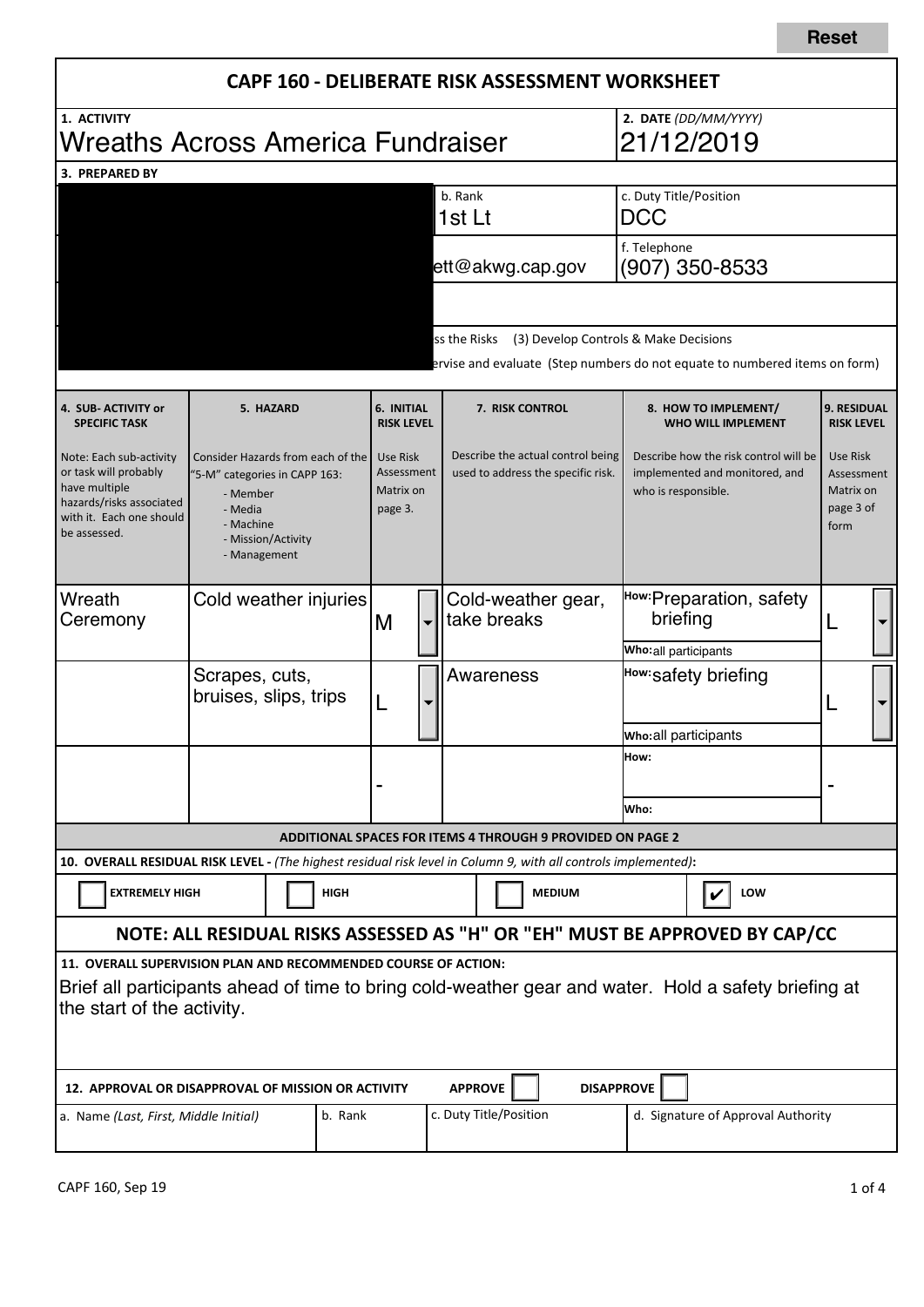| CAPF 160 - DELIBERATE RISK ASSESSMENT WORKSHEET<br>(Use CAPF 160HL if additional space is needed) |           |                                           |                 |                                            |                                  |  |
|---------------------------------------------------------------------------------------------------|-----------|-------------------------------------------|-----------------|--------------------------------------------|----------------------------------|--|
| 4. SUB- ACTIVITY or<br><b>SPECIFIC TASK</b>                                                       | 5. HAZARD | 6. INITIAL<br><b>RISK</b><br><b>LEVEL</b> | 7. RISK CONTROL | 8. HOW TO IMPLEMENT/<br>WHO WILL IMPLEMENT | 9. RESIDUAL<br><b>RISK LEVEL</b> |  |
|                                                                                                   |           |                                           |                 | How:<br>Who:                               |                                  |  |
|                                                                                                   |           | $\blacksquare$                            |                 | How:<br>Who:                               |                                  |  |
|                                                                                                   |           | $\blacksquare$                            |                 | How:<br>Who:                               | $\qquad \qquad \blacksquare$     |  |
|                                                                                                   |           | $\blacksquare$                            |                 | How:                                       |                                  |  |
|                                                                                                   |           |                                           |                 | Who:<br>How:                               |                                  |  |
|                                                                                                   |           |                                           |                 | Who:<br>How:                               |                                  |  |
|                                                                                                   |           |                                           |                 | Who:<br>How:                               |                                  |  |
|                                                                                                   |           | $\blacksquare$                            |                 | Who:<br>How:                               | $\blacksquare$                   |  |
|                                                                                                   |           | $\qquad \qquad \blacksquare$              |                 | Who:<br>How:                               | -                                |  |
|                                                                                                   |           |                                           |                 | Who:<br>How:                               |                                  |  |
|                                                                                                   |           | $\blacksquare$                            |                 | Who:<br>How:                               | -                                |  |
|                                                                                                   |           | $\blacksquare$                            |                 | Who:                                       | -                                |  |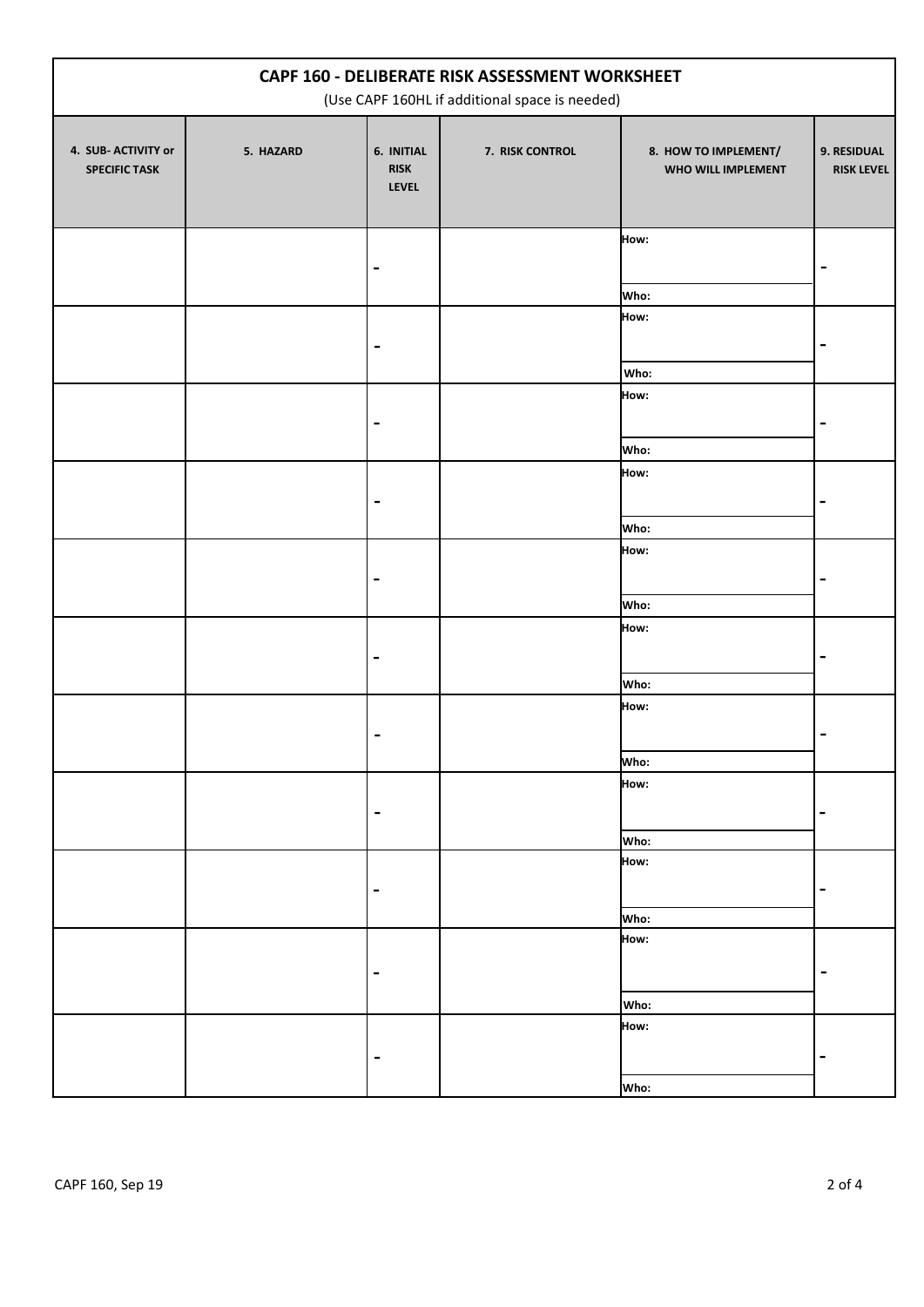| CAPF 160 - DELIBERATE RISK ASSESSMENT WORKSHEET                                                                                      |                                                                               |  |                                                                      |                                                  |                                                           |                                      |                                                        |  |  |
|--------------------------------------------------------------------------------------------------------------------------------------|-------------------------------------------------------------------------------|--|----------------------------------------------------------------------|--------------------------------------------------|-----------------------------------------------------------|--------------------------------------|--------------------------------------------------------|--|--|
|                                                                                                                                      |                                                                               |  | <b>Probability</b> (expected frequency)                              |                                                  |                                                           |                                      |                                                        |  |  |
| <b>Risk Assessment Matrix</b>                                                                                                        |                                                                               |  | Frequent:<br>Continuous,<br>regular, or<br>inevitable<br>occurrences | Likely:<br>Several or<br>numerous<br>occurrences | Occasional:<br>Sporadic or<br>intermittent<br>occurrences | Seldom:<br>Infrequent<br>occurrences | Unlikely:<br>Possible<br>occurrences but<br>improbable |  |  |
| Severity (expected consequence)                                                                                                      |                                                                               |  | A                                                                    | B                                                | C                                                         | D                                    | E                                                      |  |  |
| Catastrophic: Death, unacceptable<br>$\mathbf{I}$<br>loss or damage, mission failure,<br>or unit readiness eliminated                |                                                                               |  | EH                                                                   | EH                                               | H                                                         | H                                    | M                                                      |  |  |
| Critical: Severe injury, illness, loss,<br>$\mathbf{u}$<br>or damage; significantly degraded<br>unit readiness or mission capability |                                                                               |  | EH                                                                   | H                                                | H                                                         | M                                    |                                                        |  |  |
| Moderate: Minor injury, illness, loss,<br>$\mathbf{III}$<br>or damage; somewhat degraded<br>unit readiness or mission capability     |                                                                               |  | H                                                                    | M                                                | M                                                         | L                                    |                                                        |  |  |
| Negligible: Minimal injury, loss,<br>IV<br>or damage; little or no impact to<br>unit readiness or mission capability                 |                                                                               |  | M                                                                    | L                                                | L                                                         | L                                    |                                                        |  |  |
| Legend:                                                                                                                              | $EH$ – extremely high risk                                                    |  | $H - h$ igh risk                                                     | $M$ – medium risk                                | $L - low$ risk                                            |                                      |                                                        |  |  |
| 13. RISK ASSESSMENT REVIEW                                                                                                           | NOTE: All residual risks identified as "H" or "EH" must be approved by CAP/CC |  |                                                                      |                                                  |                                                           |                                      |                                                        |  |  |
| a. Date<br>b. Name (Last, First)                                                                                                     |                                                                               |  | c. Rank                                                              |                                                  | d. Duty Title/Position                                    | e. Signature of Reviewer             |                                                        |  |  |
|                                                                                                                                      |                                                                               |  |                                                                      |                                                  |                                                           |                                      |                                                        |  |  |
|                                                                                                                                      |                                                                               |  |                                                                      |                                                  |                                                           |                                      |                                                        |  |  |
|                                                                                                                                      |                                                                               |  |                                                                      |                                                  |                                                           |                                      |                                                        |  |  |
| 14. AFTER-ACTION FEEDBACK AND LESSONS LEARNED                                                                                        |                                                                               |  |                                                                      |                                                  |                                                           |                                      |                                                        |  |  |
|                                                                                                                                      |                                                                               |  |                                                                      |                                                  |                                                           |                                      |                                                        |  |  |
|                                                                                                                                      |                                                                               |  |                                                                      |                                                  |                                                           |                                      |                                                        |  |  |
|                                                                                                                                      |                                                                               |  |                                                                      |                                                  |                                                           |                                      |                                                        |  |  |
|                                                                                                                                      |                                                                               |  |                                                                      |                                                  |                                                           |                                      |                                                        |  |  |
|                                                                                                                                      |                                                                               |  |                                                                      |                                                  |                                                           |                                      |                                                        |  |  |
|                                                                                                                                      |                                                                               |  |                                                                      |                                                  |                                                           |                                      |                                                        |  |  |
|                                                                                                                                      |                                                                               |  |                                                                      |                                                  |                                                           |                                      |                                                        |  |  |
|                                                                                                                                      |                                                                               |  |                                                                      |                                                  |                                                           |                                      |                                                        |  |  |